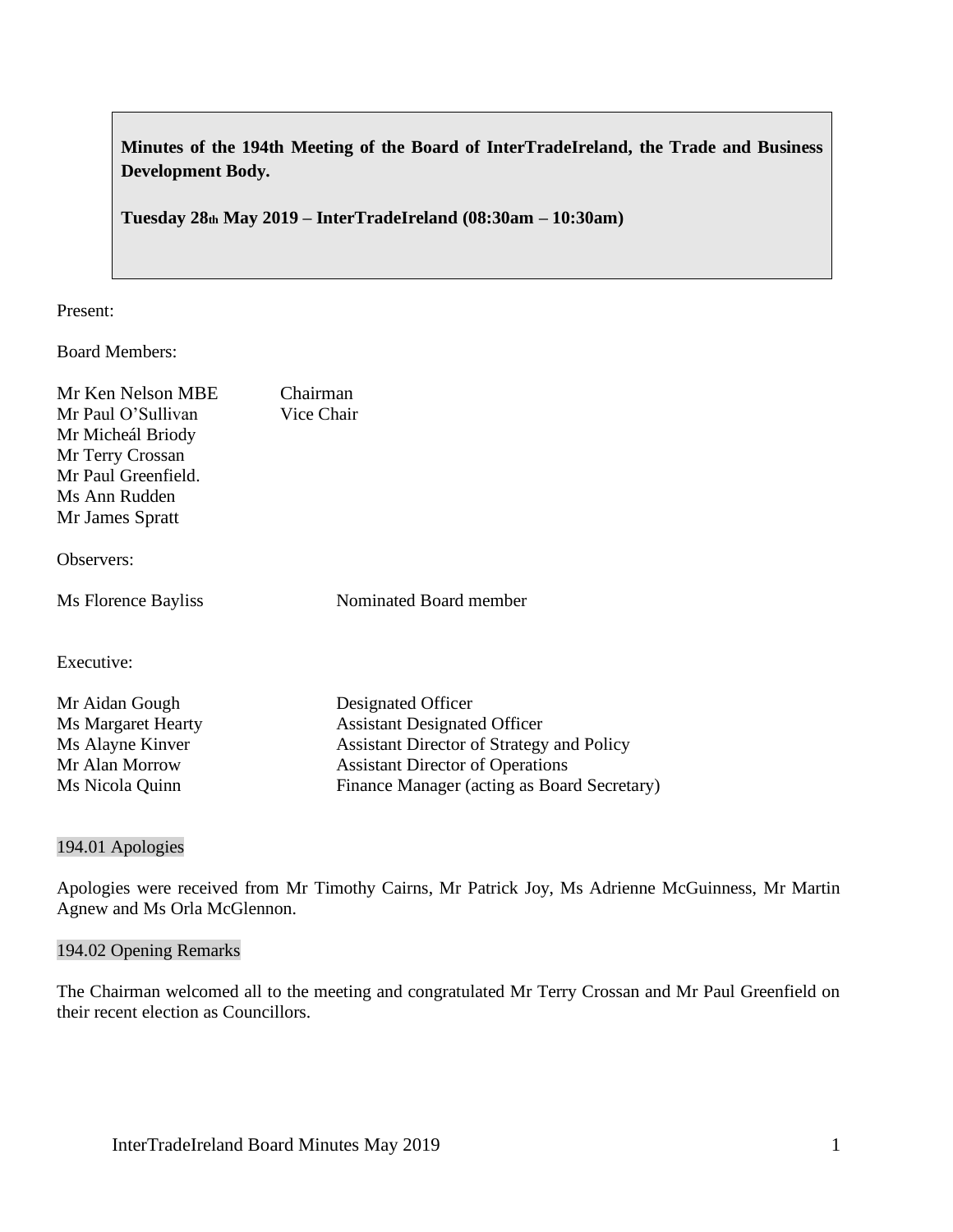#### 194.03 Conflict of Interest

The Chairman asked members to declare any conflicts of interest relating to today's agenda. Mr Nelson declared a potential conflict of interest arising from his position as CEO of LEDCOM, which is a member organisation of Enterprise Northern Ireland and is involved in the delivery of the Co-Innovate programme. Mr Briody also declared a potential conflict of interest arising from his position as CEO of Silver Hill Foods which is a participant on the Co-Innovate programme. Mr Greenfield declared a potential conflict of interest arising from his position as a member of the Peace IV Working Group and as Board member of East Border Region Ltd, which is involved in the delivery of the Co-Innovate programme. Ms Ann Rudden declared a potential conflict of interest arising from her position as founder and MD of Áine Hand Made Chocolates which is a participant on the Co-Innovate programme.

No other conflicts were declared.

# 194.04 Approval and Authorisation of the 30th April 2019 Board Minutes

The minutes of the  $30<sub>th</sub>$  April 2019 Board meeting were agreed as a true record of the meeting and were approved by the Board and authorised by the Chairman.

#### 194.05 Matters Arising

Mr Gough advised that all matters arising from the April 2019 Board meeting have been addressed.

#### 194.06 Chairman's Business

The Chairman reported that following the very productive meeting with the two Sponsor Departments in April, he had been requested by the DfE Permanent Secretary, Mr Noel Lavery, to arrange a further meeting in the Autumn. Such meetings are very valuable to help ensure that the Body maintains strong relationships at a senior level with both Departments. The Chairman had attended the Future Jobs Event organised by Business Eye/Ulster University and advised that he would be travelling to the Interreg VA Programme Monitoring Committee meeting in Edinburgh on 30 May. Very positive feedback is being received about the Co-Innovate Programme.

#### 194.07 Designated Officer Report

Mr Gough informed the Board that he had attended a stakeholder seminar for Future Jobs Ireland, which is the Irish Government's principal economic development strategy to meet the challenges of adapting to a low carbon future, a revolution in digitalisation and automation and lower productivity in indigenous SMEs. It is important that the Body's Corporate Plan demonstrates alignment with the five key pillars of this strategy. The strategy builds on the Action Plan for Jobs, which has various regional taskforces. Whilst the Body is represented on some of these, it is planned to make a submission to demonstrate how ITI can contribute directly and play a more central role in delivering the new strategy.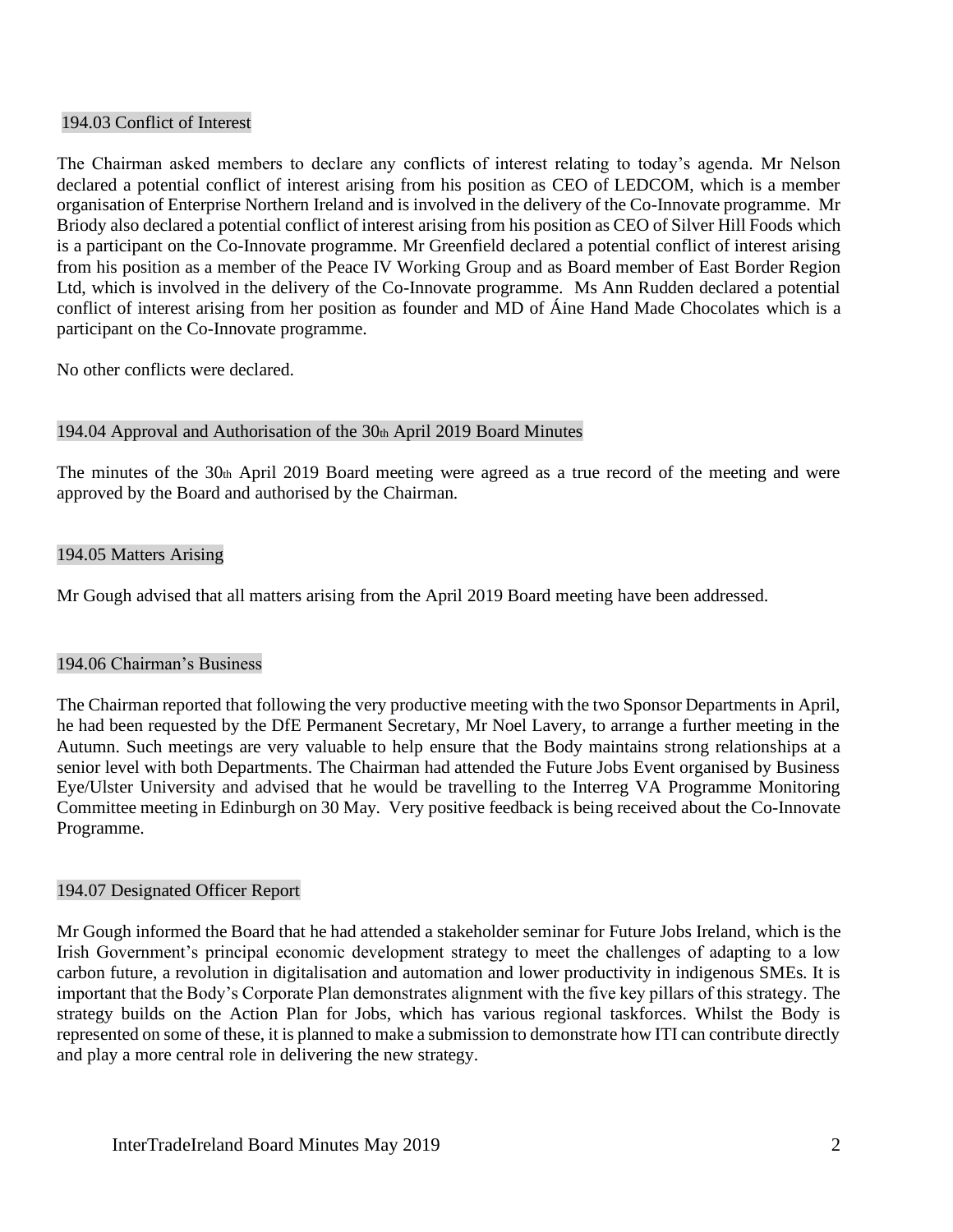The development of the next Corporate Plan is continuing with the establishment of a cross-directorate group for each of the key strategic enablers to improve organisation effectiveness, value and impact. Research has shown that the Body is operating in the key areas which are the foundation of a growing economy, however there are opportunities to generate greater value from activities. The Board were informed that the NIPSO investigation is ongoing.

Mr Gough had attended dinners with the US Consul General, Elizabeth Kennedy Trudeau and Mark Foley, CEO of Eirgrid Group. He had also met with Paddy Harte, Chair of the International Fund for Ireland and with the Secretary of State and HRH Prince Charles at an event in Enniskillen.

Mr Gough advised the Board that Mr Gerry Campbell is retiring as IT and Facilities Manager in early June. Gerry has been with ITI since its inception and has made a valuable contribution to the Body's success, clearly demonstrating each of the core values before these had even been formally agreed.

The Board noted the Designated Officer's report and the Chairman thanked Mr Gough for his update. The Board wished Mr Campbell a long, healthy and happy retirement.

# 194.08 Board Sub Committee Reports

# *Innovation Sub Committee Report*

Mr O'Sullivan reported back from the Innovation Sub Committee meeting held on 30th April 2019. Three new FUSION applications & one deferral were considered by the Sub-Committee, all of which were approved.

The Board noted the Innovation Sub Committee report and the Chairman thanked Mr O'Sullivan for his update.

# *Trade Sub Committee Report*

Ms Hearty reported back from the Trade Sub Committee meeting held on 30th April 2019. She advised that the Committee considered fourteen new Acumen applications, with twelve being approved and two deferred. Two of the approved projects were subject to confirmation from Enterprise Ireland that their HPSU funded companies were eligible for Acumen funding. This confirmation had now been received.

The Board noted the Trade Sub Committee report and the Chairman thanked Ms Hearty for her update.

# 194.09 For Consideration, Discussion and Noting.

# *Operations Directorate Progress and Activity Report*

Ms Hearty presented the Operations Directorate Progress and Activity Report. She advised that all programmes are on or ahead of target and that there is good demand for ITI supports, which is encouraging since there had been concern over the impact of the current uncertainty around Brexit.

InterTradeIreland Board Minutes May 2019 3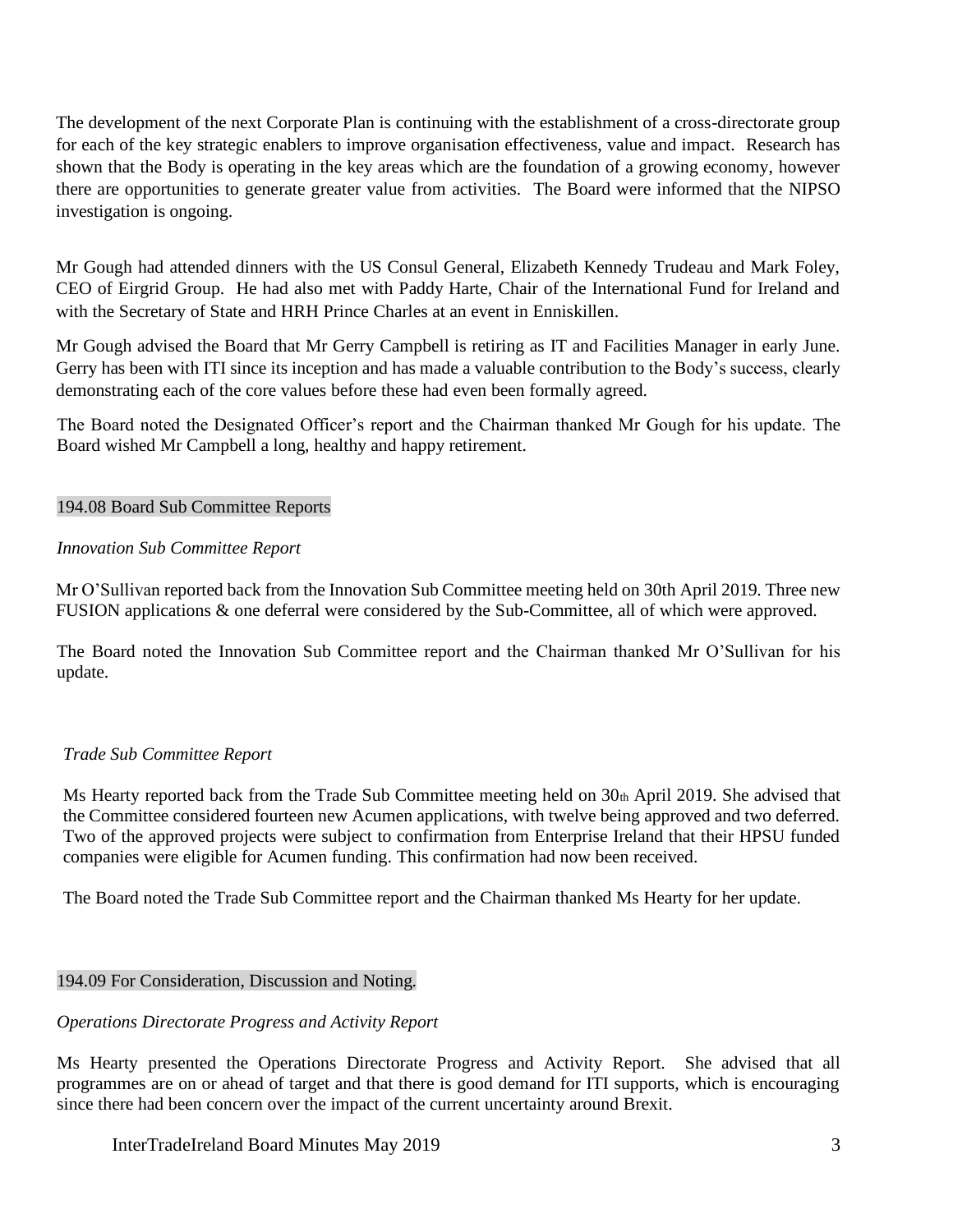Ms Hearty reported that ITI had achieved substantial value and publicity from its sponsorship of the Manufacturing and Engineering award category at the Energia Family Business Awards, which took place in Dublin on 24 May. The Body was the only sponsor which had a video shown during the awards, and she congratulated the ITI Communications team for this achievement.

The Brexit Advisory Service team is currently taking stock of all activity and is working with the Communications team to refresh the Brexit messaging to engage more SMEs and to focus on driving more traffic to the online portal. A number of small customs workshops are planned for border areas which will include the promotion of the online portal, with its excellent videos explaining the various import/export declarations paperwork.

The Acumen Programme Managing Agent had attended the Trade Sub-Committee in April to update the Committee on progress to date on the programme. Feedback from businesses funded by Acumen had been very positive, with one company approved in September 2018 having achieved €124k of cross-border sales in January- March 2019, having only appointed its salesperson in December 2018.

Ms Hearty informed the Board that the ITI public tendering activities are progressing well, with workshops being held in Belfast and Wicklow during April. She also noted that the first two pilot Business to Business Fusion projects had successfully launched in May.

Promotion of the 2019 Seedcorn competition is continuing, including a pilot radio campaign involving a previous competition winner. The Funding for Growth Programme held three pilot 'Funding Options for Successful Growth' events in association with the British Business Bank (BBB) in May which were well attended. A larger event is scheduled in Belfast in June and it is intended that these events will be rolled out on a cross-border basis.

The Board noted the Operations Directorate Progress and Activity reports and the Chairman thanked Ms Hearty for her update.

# *Co-Innovate Programme Update*

Mr Neil Ryan joined the Board meeting for this agenda item and provided an update on the progress made on the various strands. A new Project Manager has been appointed by Highlands & Islands Enterprise (HIE) and activity within that region has improved. It is hoped that permission for increased targets for Strand 3 activities will be approved by SEUPB in mid-June, to meet demand from businesses.

Mr Ryan advised the Board that due to uncertainty regarding Brexit, the delivery of programme targets within the current agreed timescales may be adversely impacted. It has been agreed with SEUPB that a review will be carried out at the end of June 2019, at which stage a decision will be made whether to request an extension to the programme.

The Chairman advised that following its 30 May meeting, the next Interreg VA Programme Monitoring Committee meeting is due to be held in Northern Ireland and suggested that it could be hosted by ITI. Mr Aidan Gough agreed to contact SEUPB in this regard.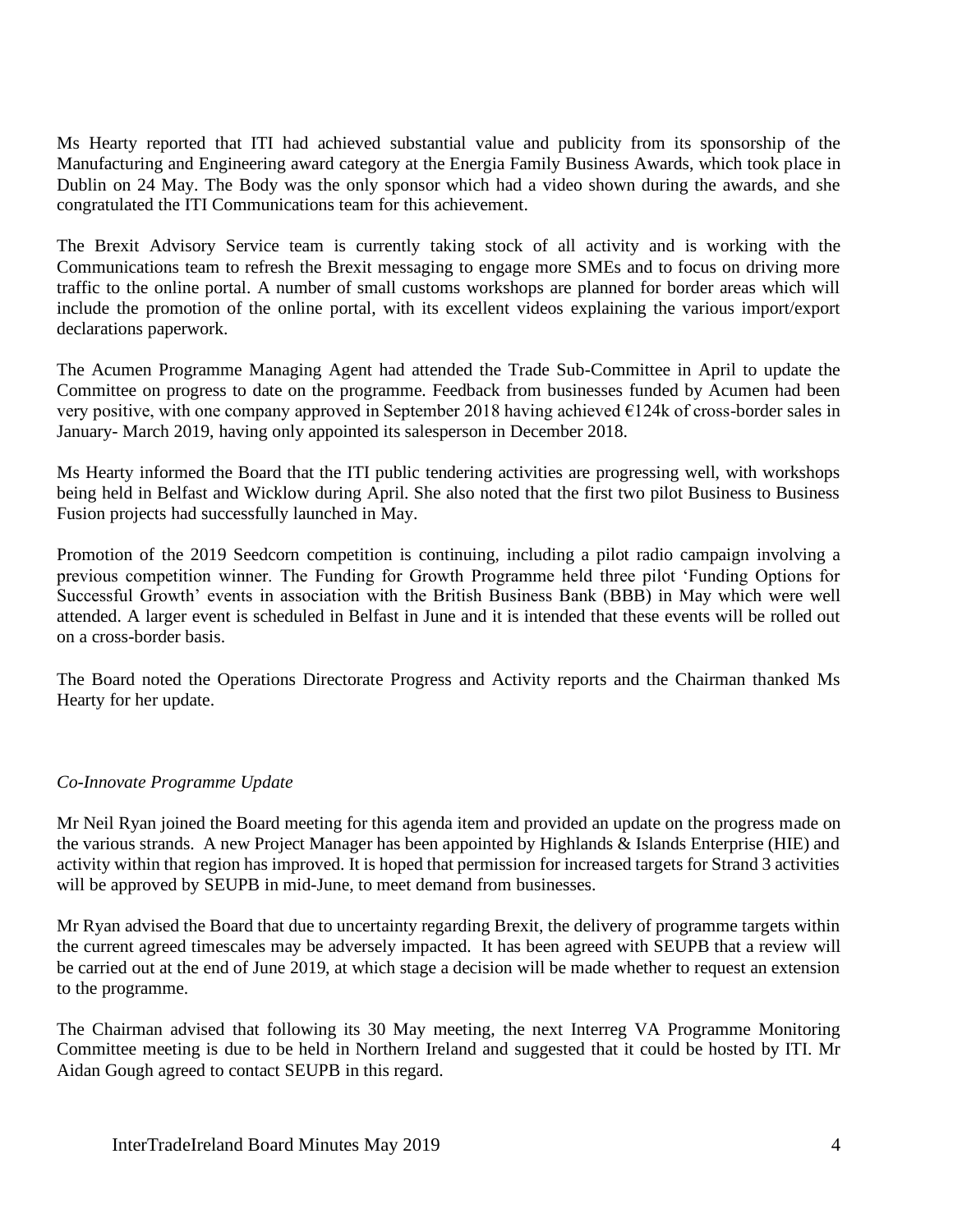The Board noted the Co-Innovate Programme report and the Chairman thanked Mr Ryan for his update.

# *Q1 2019 All-Island Business Monitor Results*

Ms Kerry Curran joined the Board meeting for this agenda item. She reported that the most recent Q1 2019 Business Monitor results had been published in mid-May and had received excellent coverage in both traditional and social media. The fact that the Business Monitor had become more prominent in southern policy discussions was also noted.

Ms Curran reported that the latest monitor results show that a high proportion of firms (88%) are stable or are in growth mode, but that there is a reduction in the growth rate. Cross-border trader growth figures are below that of non-exporters. This had been reported in the previous quarter for the first time, and may be attributable to a readjustment of supply chains to address the risk of Brexit.

Brexit is also considered to be having an adverse impact on investment decision making, with almost one-third of large firms reporting this, and an overall decrease being reported in the number of firms planning investment in staff, R&D and facilities over the next year. Ms Curran also reported a decrease in the number of firms experiencing increased turnover in the past year, and that small firms are more likely to have smaller profit margins. The expectation for the next quarter is that the business environment will continue to be subdued, reflecting the current uncertainty around the Brexit issue.

The Board discussed the Business Monitor results and expressed concern that small firms would be working to such tight margins. They agreed that it is likely that firms are realigning supply chains, and may be adopting a cautious 'wait and see' approach to investment. There is also evidence of stockpiling, depending on affordability and the perception of risk, in anticipation of tariffs being introduced, and this can result in working capital difficulties. The relative merits of increasing the number of businesses surveyed was discussed. Mr Gough advised that increasing the sample from 750 to 1000 businesses would not greatly increase the statistical significance of the survey.

The Board noted the results of Q1 2019 Business Monitor and the Chairman thanked Ms Curran for her very comprehensive presentation.

# *All Island Innovation Programme Update*

Ms Karen McCallion and Mr Damien McConville joined the Board meeting for this agenda item. Ms McCallion explained that the All Island Innovation Programme (AIIP) had been running for ten years and the current three-year programme, approved by the Board in February 2018, included a new partner, Dublin City University (DCU). The current funding Letter of Offer required that the Board would be provided with a progress update after year one of the programme, which completed on 31 March 2019.

Mr McConville reported that the AIIP had delivered all of the targets for year one, including masterclasses delivered by internationally acclaimed innovation experts and the expansion of international academic relationships. Activities planned for year two will focus on developing a cross border innovation ecosystem, through four key activities.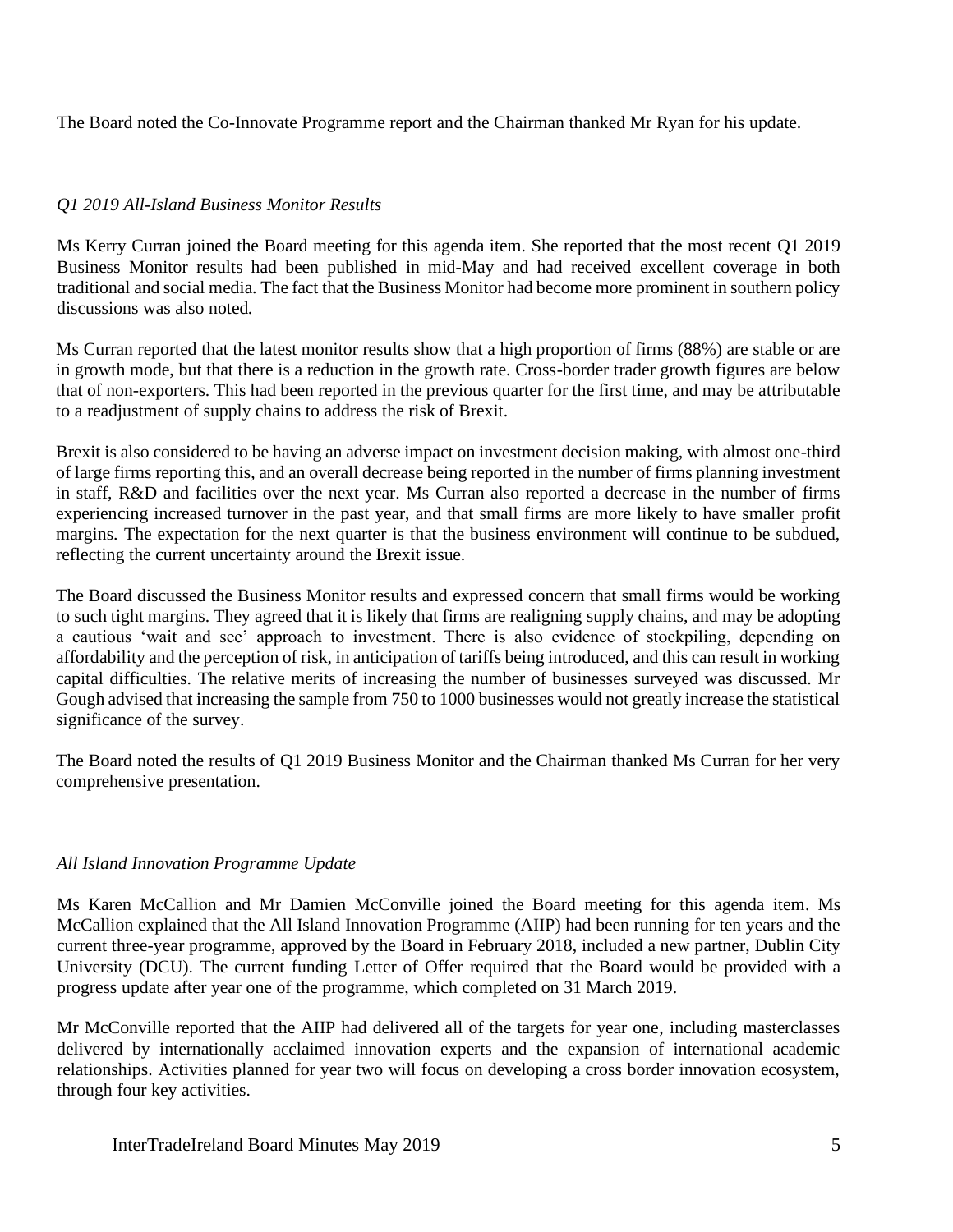The Board discussed the proposals and agreed that the quality of the AIIP delivery has significantly increased with high calibre speakers and increased co-operation between the partners, and that the programme will have real impact. The production of a series of podcasts and an online portal in year two should further enhance the programme.

The Board noted the AIIP update and the Chairman thanked Ms McCallion and Mr McConville for their presentation.

# *Governance and Financial Matters*

Mr Gough presented the Governance and Financial Matters report. Fieldwork for the 2018 audit is largely complete and is being reviewed by the C&AG offices in Belfast and Dublin. The final draft of the 2018 financial statements will be presented to the Board for approval at its June meeting, and should be certified by the two C&AGs shortly thereafter.

The internal auditors have recently completed the audit of Programmes as per the 2018/19 Audit Strategy. When issued, the draft report will be reviewed by management and will be presented to the June meeting of the Audit & Risk Assurance Committee.

A meeting had been held with the two Sponsor Departments on 24 May to discuss the comments provided by the Body on the draft revised Financial Memorandum.

Mr Gough provided a brief overview of the 2019 budgetary outturn to date and advised that spend was on target. He noted that a bid had been submitted to the DfE June monitoring round for the funding shortfall in the 2019 Business Plan.

The Board noted the Governance and Financial Matters report and the Chairman thanked Mr Gough for his report.

# *Tenders and Variations to Letters of Offer/Appointment*

Mr Gough explained that ITI has been awarded the opportunity to take part in the Department for the Economy's competitive Small Business Research Initiative (SBRI). The funding provides an opportunity for departments and arm's length bodies to receive funding to pay for the research and development of technological innovative solutions to challenges faced by the public sector, leading to better public services and improved efficiency and effectiveness.

The aim of the SBRI is to use the SBRI procurement process to research and develop new and commercially viable solutions to known problems simultaneously with a number of expert businesses.

Phase One of the SBRI process is the opportunity to simultaneously procure advice from five businesses, expert in the field of data analytics and machine learning, to help ITI to understand how these advances in technology can better support the Body, its stakeholders and SMEs on the island of Ireland.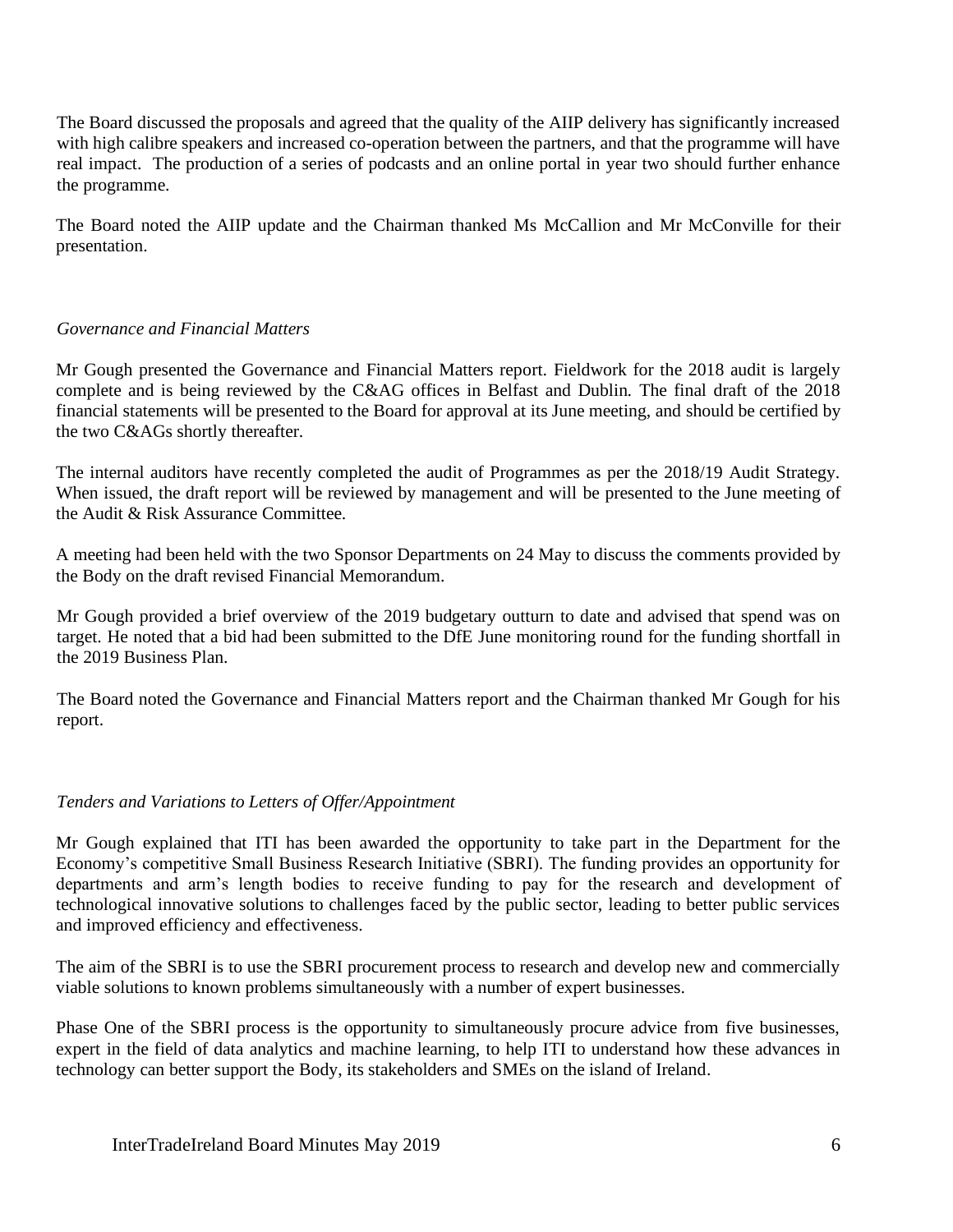The Board approved Mr Gough's request to go to competitive tender for five three-month Proof of Concept contracts.

#### *Draft Corporate Plan 2020-2022*

Ms Grainne Lennon and Ms Sharon Hughes joined the meeting for this agenda item. Ms Alayne Kinver reminded the Board of the vision and mission of the Corporate Plan and noted that there are three interconnected strategic enablers which will facilitate the delivery of the Plan.

Ms Lennon explained that of the first of the enablers, Synergy, relates to a way of working which will enable the Body to achieve more value and impact from its activities, and represents a more streamlined approach to cross directorate working. The second enabler, Digitalisation and Data Analytics, comprises a number of activities which will enhance the data analytics capability and extent of digitalisation within ITI. Ms Hughes, the Body's HR Manager, explained that staff development activities will include a training needs analysis and annual training plans to ensure that staff have the required skills to deliver the Corporate Plan.

Ms Kinver advised the Board that the next steps in the development of the Plan would involve the setting of KPIs, and it was intended that the draft Plan would be presented to the Board at its August meeting.

The Chairman noted that the timescale for the Plan is reasonable. He advised that a strong alignment between training plans and the Body's performance assessment framework is important. The Designated Officer concurred, stating that there will be an emphasis on personal development along with the achievement of KPIs. The Body's core values would also be embedded in the new performance management framework. The need for the framework to focus primarily on the assessment of performance was discussed, although personal development has an important role in ensuring staff have the skills to help achieve the Body's KPIs.

The Board discussed the strategic enablers presented. It was agreed that these are a valuable part of the Corporate Plan, in that they address how the Plan will be delivered. The key focus of the Plan should remain the delivery of trade and innovation supports and achievement of the related KPIs. Mr Gough confirmed that this would be the case, and that the mission, vision, activities and KPIs would all be clearly addressed, with the strategic enablers providing detail about how these would be achieved, to drive greater value from the proposed programme of supports.

The Vice-Chairman advised that the sharing of information and particularly the overall architecture of organisational information, including dashboards and the quality of information flows, should be an early target within the Plan to ensure that the complete relationship between ITI and a company should be available across the Body, and therefore that maximum benefit is derived from digitalisation. Given that the Body has outsourced managing/delivery agents for some of its programmes, careful consideration will be required in relation to information sharing with these agents. It was noted that the strategic enablers identified would have budgetary implications.

The Board noted the 2020-2022 Corporate Plan update and the Chairman thanked Ms Kinver, Ms Lennon and Ms Hughes for their presentation. The Plan would be discussed again at the June meeting.